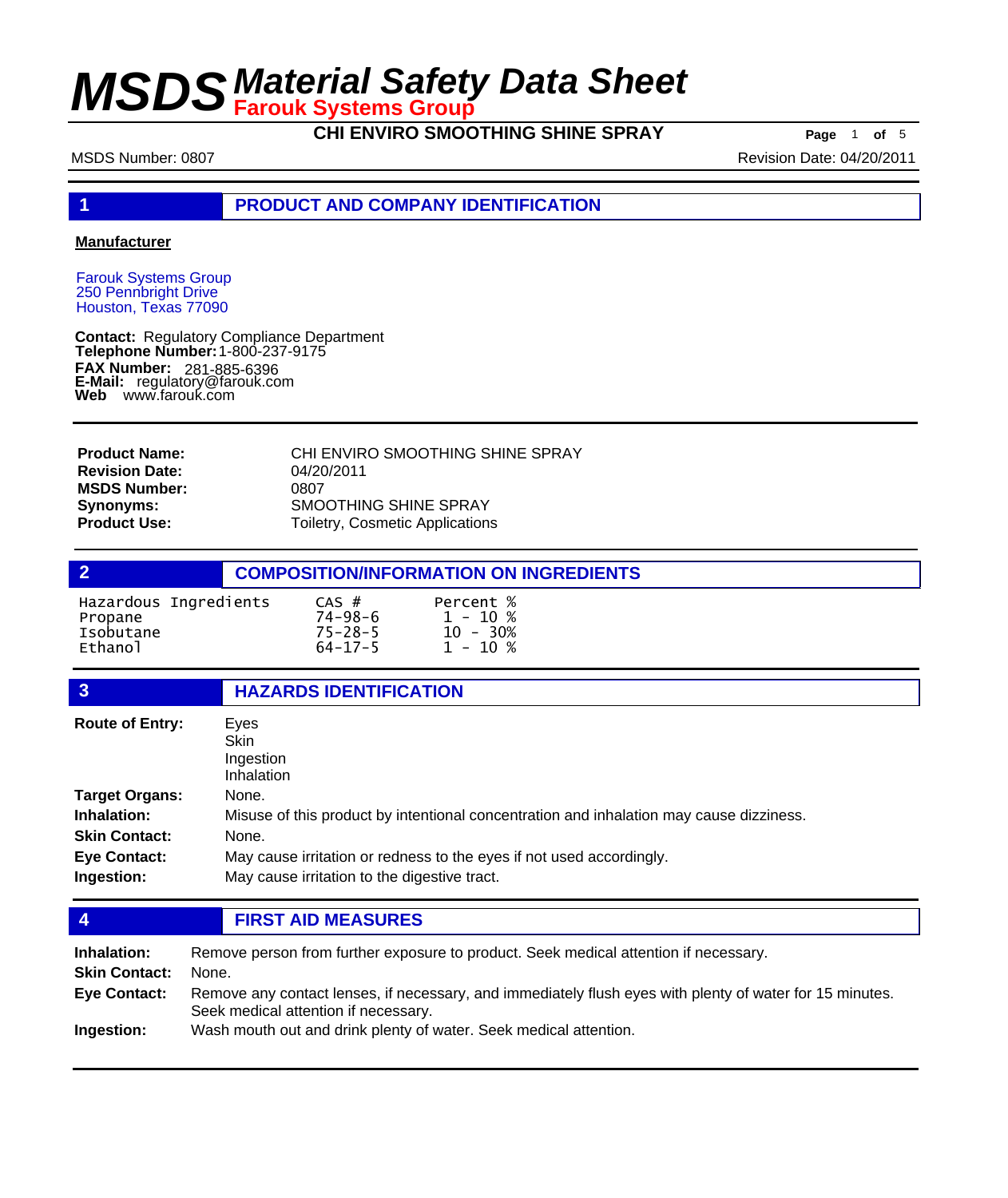**CHI ENVIRO SMOOTHING SHINE SPRAY Page** <sup>2</sup> **of** <sup>5</sup>

MSDS Number: 0807 Number: 0807 Number: 0807 Number: 0807 Number: 0807 Number: 0807 Number: 04/20/2011

### **5 FIRE FIGHTING MEASURES**

FLASHPOINT AND METHOD:

 -30ºF TCC (Propellant Only); Concentrate 36°F (EPA Method 1010) FLAMMABLE LIQUIDS: Not available. AUTO IGNITION TEMP: N/A FLAMMABLE CLASS: NFPA rating of 4. BURNING RATE OF SOLID: Not available

GENERAL HAZARDS: Evacuate personnel downwind of fire to avoid inhalation of fumes and smoke.

EXTINGUISHING METHODS: Chemical type foam, CO2(Carbon Dioxide), Dry Chemical, Water Fog

HAZARDOUS COMBUSTION PRODUCTS: Fumes from flame might contain carbon monoxide.

FIRE FIGHTING PROCEDURES: This product is a flammable substance. However, hazardous decomposition and combustion products may be formed in a fire situation. Cool exposed containers with water spray to prevent overheating.

FIRE FIGHTING EQUIPMENT: Respiratory and eye protection are required for fire fighting personnel. Full protective equipment (Bunker Gear) and self contained breathing apparatus (SCBA) should be used for all indoor fires and significant outdoor fires. For small outdoor fires, which may be easily extinguished with a portable fire extinguisher, use of a SCBA may not be needed.

### **6 ACCIDENTAL RELEASE MEASURES**

SMALL SPILL: When a spill occurs, use absorbent material on the substance. Dispose of the material according to all local, state and federal regulations. Always use an absorbent material when cleaning up a spill.

ENVIRONMENTAL PRECAUTIONS: Avoid run-off or release into sewers, stormdrains and waterways.

GENERAL PRECAUTIONS: Remove containers away from oxidizing materials.

|                              | <b>HANDLING AND STORAGE</b>                                                                                                                                                                                                                                                      |
|------------------------------|----------------------------------------------------------------------------------------------------------------------------------------------------------------------------------------------------------------------------------------------------------------------------------|
| <b>Handling Precautions:</b> | Use appropriate personal protective equipment as specified in Section 8. Avoid heat, sparks,<br>flame, or smoking during use. Do not crush, puncture or incinerate. Avoid extreme heat and<br>ignition sources. Avoid spraying toward open flame. Keep out of reach of children. |
| <b>Storage Requirements:</b> | Pressurized container. Protect from sunlight and do not expose to temperatures above 120 F<br>(50C). Store away from oxidizers. Keep containers/bottles securely sealed when not in use.<br>Store in cool/dry conditions that do not exceed room temperature.                    |

| 8                                 | <b>EXPOSURE CONTROLS/PERSONAL PROTECTION</b>                                                                                                                                                                                                                                                                                |
|-----------------------------------|-----------------------------------------------------------------------------------------------------------------------------------------------------------------------------------------------------------------------------------------------------------------------------------------------------------------------------|
| <b>Engineering Controls:</b>      | These recommendations provide general guideance for handling this product safely. Because<br>specific use conditions may vary, safety procedures should be developed for each specific<br>application of this product. When developing procedures, always consider potential waste,<br>disposal and personal safety issues. |
| <b>Protective Equipment:</b>      | EYES AND FACE: For reasonable foreseeable uses of this product, eye and face protection<br>is not required.                                                                                                                                                                                                                 |
|                                   | SKIN: For reasonable foreseeable uses of this product, skin protection is not required.<br>RESPIRATORY: For reasonable foreseeable uses of this product, respiratory protection is not<br>required.                                                                                                                         |
| <b>Exposure Guidelines/Other:</b> | EXPOSURE GUIDELINES: Overexposure is unlikely. Since all parameters<br>cannot be foreseen, the use of engineering controls to reduce<br>exposure may be necessary.                                                                                                                                                          |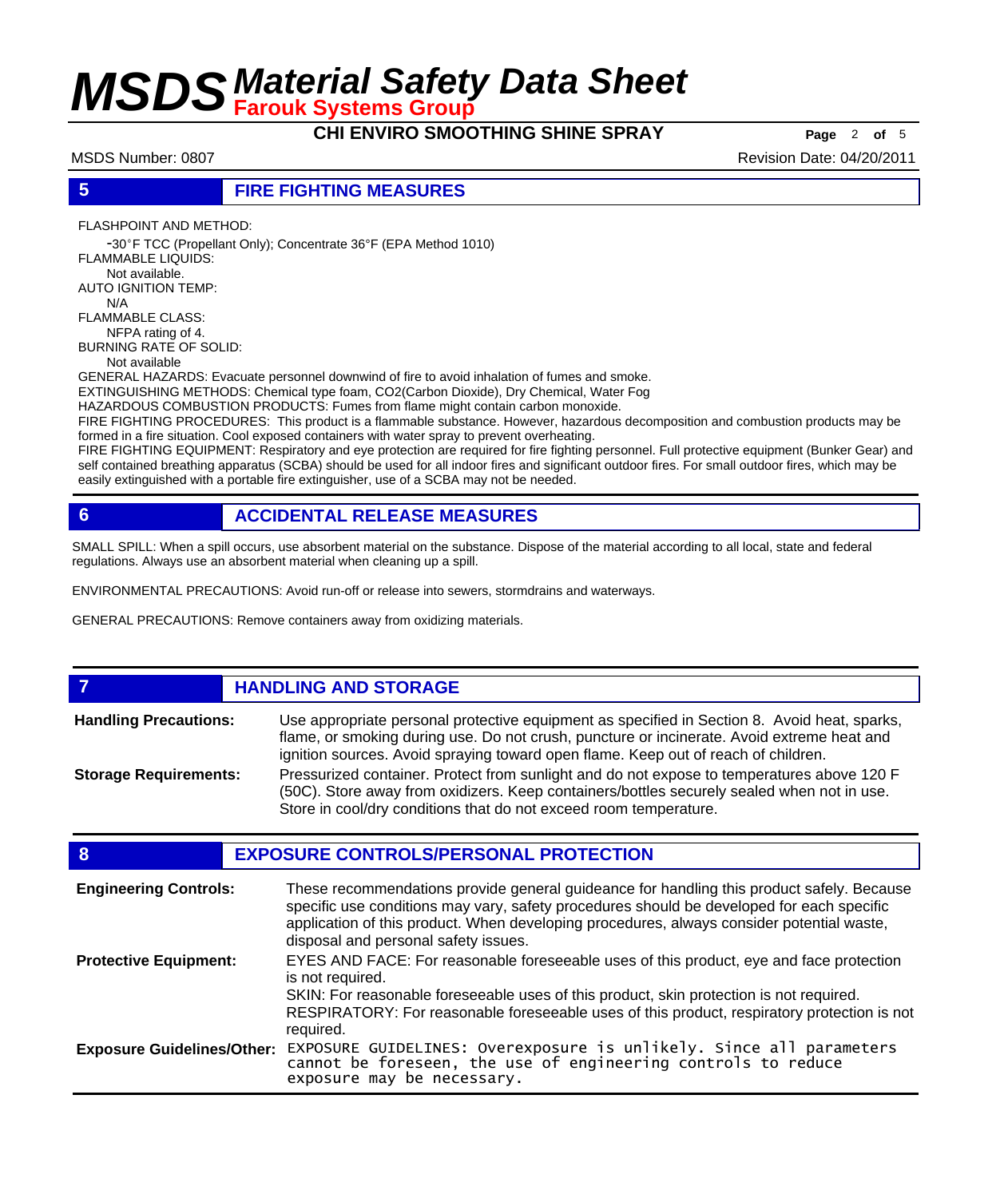**CHI ENVIRO SMOOTHING SHINE SPRAY Page** <sup>3</sup> **of** <sup>5</sup>

MSDS Number: 0807 Revision Date: 04/20/2011

### **9 PHYSICAL AND CHEMICAL PROPERTIES**

| Appearance:                      | Clear Slight Green/Yellow liquid                              |                                     |                  |
|----------------------------------|---------------------------------------------------------------|-------------------------------------|------------------|
| <b>Physical State:</b>           | Aerosol                                                       | <b>Boiling Point:</b>               | Not available    |
| Odor:                            | Pleasant fragrance                                            | Freezing/Melting Pt.: Not available |                  |
| pH:                              | N/A                                                           | Solubility:                         | Soluble in water |
| <b>Vapor Pressure:</b>           | mm Hg @ 20°C: Can pressure not to<br>exceded 180 psig @ 130°F | Spec Grav./Density: 0.930 - 0.940   |                  |
| <b>Vapor Density:</b>            | $(Air=1): >1$                                                 |                                     |                  |
| Evap. Rate:<br><b>Viscosity:</b> | >1<br>Aerosol @ ambient                                       |                                     |                  |

| 10                                                 | <b>STABILITY AND REACTIVITY</b> |                                                                                                                                                                                                                           |
|----------------------------------------------------|---------------------------------|---------------------------------------------------------------------------------------------------------------------------------------------------------------------------------------------------------------------------|
| Stability:                                         |                                 | <b>YES</b>                                                                                                                                                                                                                |
| <b>Conditions to avoid:</b>                        |                                 | Do not store containers in direct sunlight or where conditions will heat them above<br>120°F. Heat, sparks, flame and contact with strong oxidizing liquids. This product is<br>an aerosol and should not be incinerated. |
| Materials to avoid (incompatability):              |                                 | Keep away from oxidizing materials and flame.                                                                                                                                                                             |
| Hazardous Decomposition products: Carbon Monoxide. |                                 |                                                                                                                                                                                                                           |
| <b>Hazardous Polymerization:</b>                   |                                 | Will Not Occur.                                                                                                                                                                                                           |

#### **11 TOXICOLOGICAL INFORMATION**

ACUTE: DERMAL LD50: Not available. ORAL LD50: Not available. INHALATION LC50: Not available. EYE EFFECTS: This product may cause irritation to eyes if not used under normal conditions. TARGET ORGANS: NONE. SENSITIZATIONS: Not available. CARCINOGENICITY: IARC: Listed by IARC - No. NTP: Listed by NTP - No. OSHA: Listed by OSHA - No.

MUTAGENICITY: Not available. REPRODUCTIVE EFFECTS: None. TERATOGENIC EFFECTS: Not available.

### **12 ECOLOGICAL INFORMATION**

ENVIRONMENTAL DATA: Not available. ECOTOXICOLOGICAL INFO: Not available. DISTRIBUTION: Not available. CHEMICAL FATE INFO: Not available.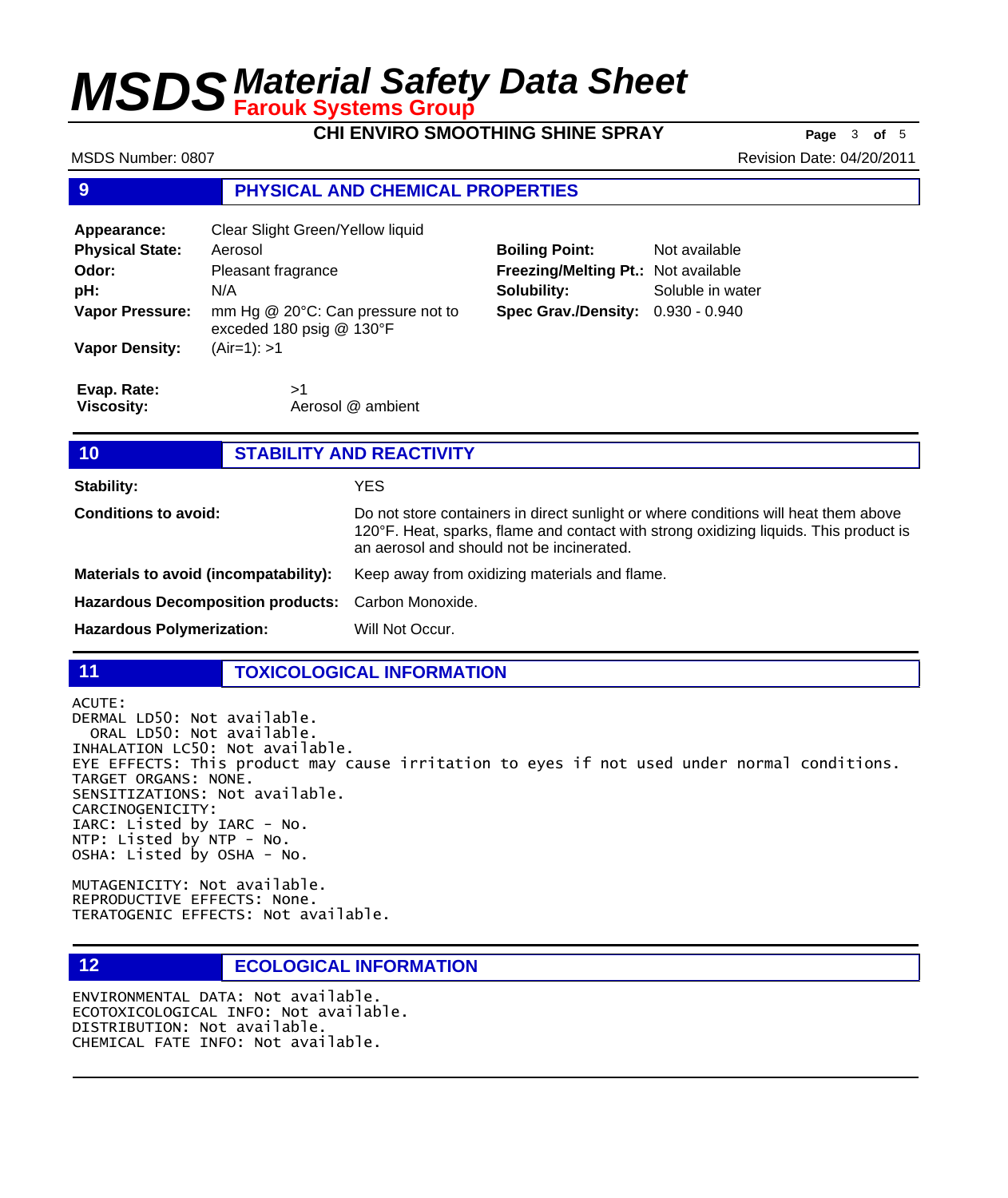**CHI ENVIRO SMOOTHING SHINE SPRAY Page** <sup>4</sup> **of** <sup>5</sup>

MSDS Number: 0807 Revision Date: 04/20/2011

#### **13 DISPOSAL CONSIDERATIONS**

US EPA Waste Number and Descriptions:

DISPOSAL METHOD: Controlled release of diluted product into a biological wastewater treatment plant. COMPONENT WASTE NUMBER: No EPA Waste Numbers are applicable for this product's components. DISPOSAL INSTRUCTIONS: Dispose of waste material according to local, state and federal rules and regulations.

**14 TRANSPORT INFORMATION**

This product is regulated as a hazardous material by the United States (DOT) or Canadian (TDG) transportation regulations.

DOT CLASSIFICATION: Shipping Name: Consumer Commodity Class: ORM-D

IMDG CLASSIFICATION: Shipping Name: AEROSOLS, UN1950. Limited Quantity Class: 2.1

IATA CLASSIFICATION: Shipping Name: Consumer Commodity, ID 8000 Class: 9, Miscellaneous Pkg Inst - 910

1-800-424-9300 1-703-527-3887 Inside the United States CHEMTREC

**15 REGULATORY INFORMATION**

UNITED STATES: SARA TITLE III (Superfund Amendments and Reauthorization Act) 311/312: Acute, Fire, Sudden Release (Ethane,1,1-Difluoro-); Acute Fire Hazard Ethane,1,1- Difluoro-,Ethanol)

313 REPORTABLE INGREDIENTS: None Noted. TITLE III NOTES: None. CERCLA(Comprehensive Response, Compensation, and Liability Act) CERCLA RQ: None. TSCA(Toxic Substance Release Act) TSCA REGULATORY: All ingredients are listed in the TSCA Inventory. California Proposition 65: Not regulated.

CANADA: WHMIS(WORKER HAZARDOUS MATERIAL INFORMATION SYSTEM) This product is WHMIS controlled. CANADIAN INGREDIENT DISCLOSURE LIST: Ethanol. CANADIAN ENVIRONMENTAL PROTECTION ACT: All intentional ingredients are listed on the DSL(Domestic Substance List). EUROPEAN COMMUNITY:

EU REGULATORY: All intentional ingredients are listed on the European's EINECS Inventory. STATE REGULATIONS: Not available. LOCAL REGULATIONS: Not available.